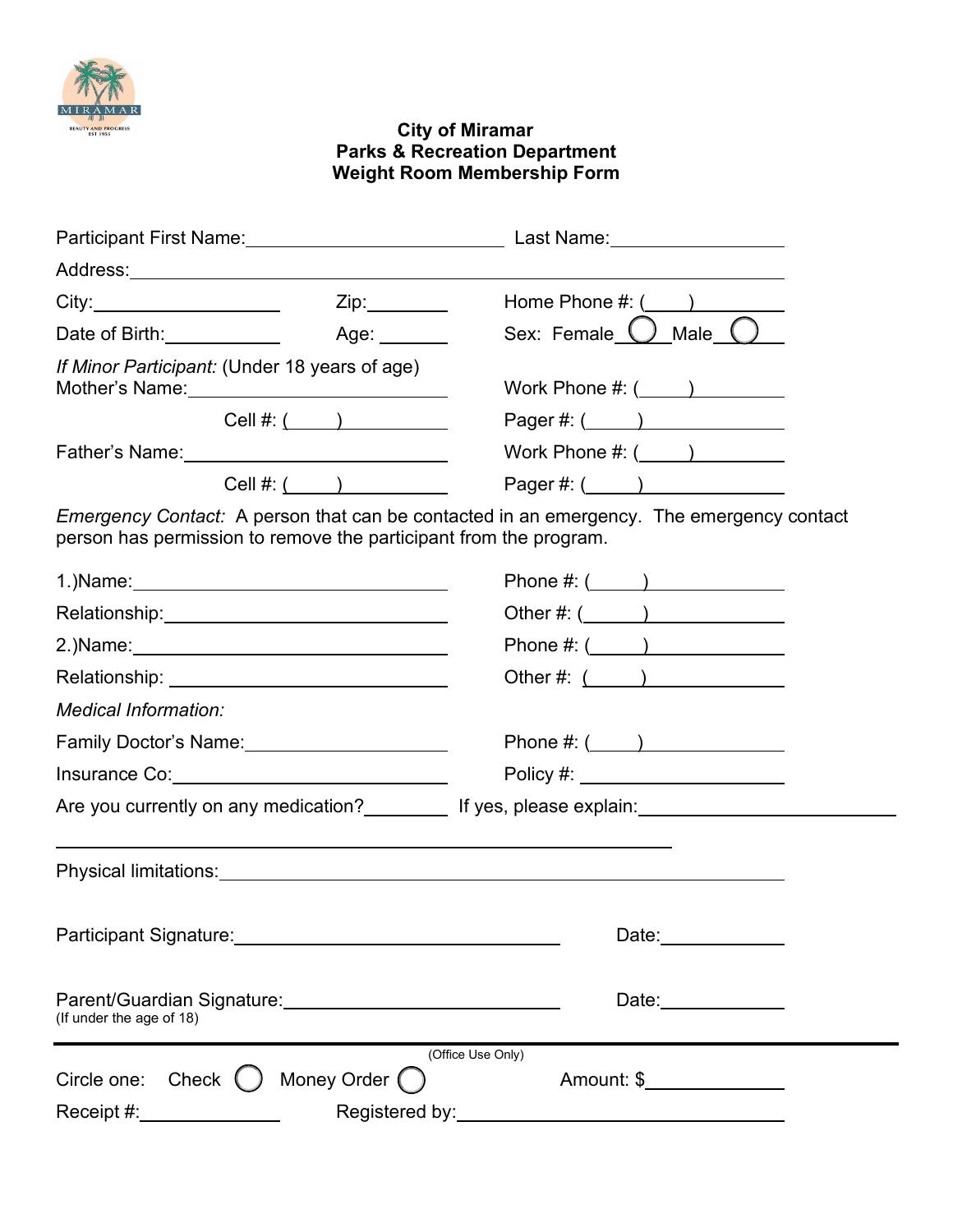Email Address: \_\_\_\_\_\_\_\_\_\_\_\_\_\_\_\_\_\_\_\_\_\_\_\_

Date of Birth: \_\_\_\_\_\_\_\_\_\_\_\_\_\_\_\_\_

## CITY OF MIRAMAR

## RELEASE, WAIVER AND INDEMNIFICATION AGREEMENT

INSTRUCTIONS: Complete one for each participant.

**PARTICIPANT'S NAME:** 

 held liable for injuries or other loss which may occur as a result of my utilization of the Miramar Youth The undersigned (Participant or Responsible or Legal Guardian of the Participant, if Participant is under 18 years old) agrees that the City of Miramar and its officers, agents and employees will not be **Enrichment** 

Center weight room facility ("Weight Room Facility") and that the undersigned voluntarily assumes the risk of any loss, injury or damage to person or property, which in any way arises out of such utilization of the Weight Room Facility.

Further, the undersigned WAIVES ANY CLAIMS against the City of Miramar and its officers, agents and employees arising from loss, injury or damage and does COVENANT NOT TO SUE the City of Miramar and its officers, agents and employees.

 Further, the undersigned agrees to RELEASE, IDEMNIFY AND HOLD HARMLESS the City of or actions arising from such utilization of the Weight Room Facility. Miramar and its officers, agents and employees form any and all claims, actions, demands, rights, judgments or expenses arising from or by reason of any and all known or unknown damages, claims

This indemnification and hold harmless shall continue notwithstanding any negligence or comparative negligence on the part of the City of Miramar relating to such loss, injury or damage.

THE UNDERSIGNED EXPRESSLY ACKNOWLEDGES AND AGREES THAT ACTIVITIES WHICH INVOLVE PHYSICAL EXERTION INVOLVE THE RISK OF PHYSICAL INJURY AND/OR DEATH. THE UNDERSIGNED ALSO EXPRESSLY ACKNOWLDEGES AND AGREES THAT THE CIYTO OF MIRAMAR HAS MADE NO REPRESENTATIONS OR STATEMENTS OF ANY KIND WHATSOEVER CONCERNING THE CHARACTER AND NATURE OF THE WEIGHT ROOM FACILITY. THE UNDERSIGNED ALSO EXPRESSLY ACKNOWLDEGES THAT PRIOR TO UTILIZATION OF THE WEIGHT FACILITY, ANY PERSON WHO ENGAGES IN A PROGRAM OF PHISICAL EXERCISE SHOULD DO SO ONLY AFTER CONSULTING A PHYSICIAN. THE CITY OF MIRMAMAR HAS NO OBLIGATION OR DUTY TO ASSESS OR INQUIRE INTO THE HEALTH OR PHYSICAL LIMITATIONS OF THE PARTICIPANT OR ANY PERSON UTLIZING THE WEIGHT ROOM FACILITY.

 The undersigned Participant or the Responsible Parent of Legal Guardian of the Participant grants authorization: